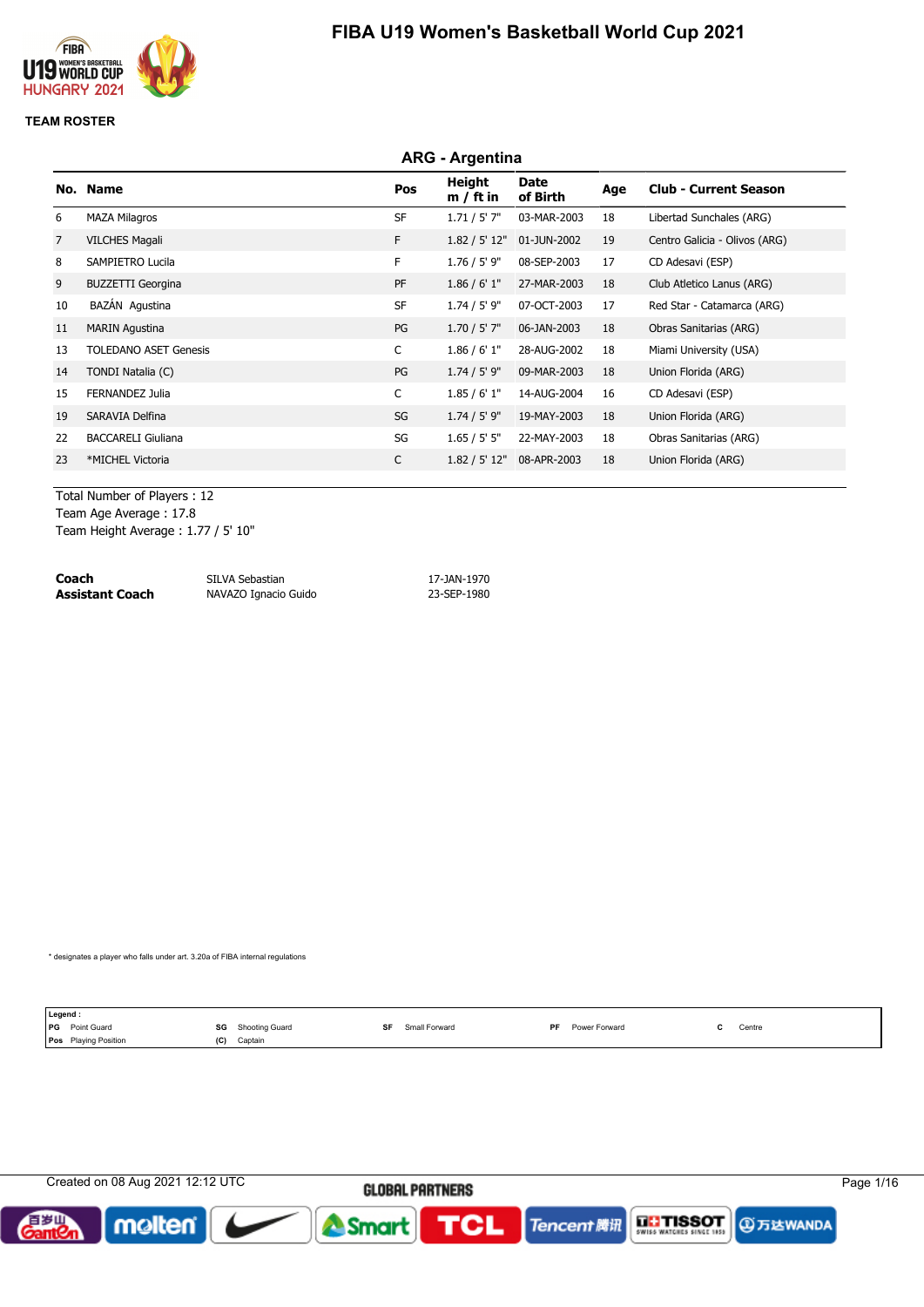

#### **TEAM ROSTER**

|                |                          |     | AUS - Australia       |                         |     |                              |
|----------------|--------------------------|-----|-----------------------|-------------------------|-----|------------------------------|
|                | No. Name                 | Pos | Height<br>$m / ft$ in | <b>Date</b><br>of Birth | Age | <b>Club - Current Season</b> |
| 4              | <b>DEEBLE Kate</b>       | G   | 1.72 / 5' 8''         | 19-AUG-2003             | 17  | Queensland (AUS)             |
| 5              | <b>MORGAN Isabelle</b>   | G   | 1.78 / 5' 10"         | 16-OCT-2002             | 18  | New South Wales (AUS)        |
| 6              | MELBOURNE Jade (C)       | G   | 1.78 / 5' 10"         | 18-AUG-2002             | 18  | Victoria (AUS)               |
| $\overline{7}$ | <b>LOUGHRIDGE Dallas</b> | PG  | 1.67 / 5' 6''         | 23-JAN-2004             | 17  | Victoria (AUS)               |
| 8              | <b>SWAIN Shaneice</b>    | G   | $1.76 / 5'$ 9"        | 15-OCT-2003             | 17  | Queensland (AUS)             |
| 9              | <b>DUNN Charlise</b>     | F.  | 1.84 / 6' 0''         | 30-SEP-2003             | 17  | Victoria (AUS)               |
| 10             | <b>PRIOR Millie</b>      | F   | 1.87 / 6' 2''         | 12-JUN-2003             | 18  | New South Wales (AUS)        |
| 11             | POLLERD Olivia           | F.  | 1.90 / 6' 3''         | 01-NOV-2002             | 18  | Victoria (AUS)               |
| 12             | <b>EVANS Chyra</b>       | C   | 1.88 / 6' 2''         | 22-SEP-2003             | 17  | New South Wales (AUS)        |
| 13             | PUOCH Nyadiew            | F.  | 1.86 / 6' 1''         | 23-JUN-2004             | 17  | Victoria (AUS)               |
| 14             | <b>BORLASE Isobel</b>    | G   | 1.80 / 5' 11"         | 12-SEP-2004             | 16  | South Australia (AUS)        |
| 15             | <b>REES Kelsey</b>       | C   | 1.97/6'6''            | 14-FEB-2002             | 19  | University of Utah (USA)     |
|                |                          |     |                       |                         |     |                              |

Total Number of Players : 12 Team Age Average : 17.4 Team Height Average : 1.82 / 5' 11"

**Coach** HERBERT David 21-OCT-1972<br> **Assistant Coach** CRAWFORD Keegan 20-JAN-1996 20-JAN-1996 Club : Westerr **Assistant Coach** CRAWFORD Keegan 20-JAN-1996 20-JAN-1996 Club : Western Australia **Assistant Coach** VEAL Kristen 24-JUL-1981 Club : Centre of Excellence

|      | Legend :                                                       |     |                                                   |               |           |               |                                               |
|------|----------------------------------------------------------------|-----|---------------------------------------------------|---------------|-----------|---------------|-----------------------------------------------|
| I PG | Point Guard<br>the contract of the contract of the contract of | SG  | Shooting Guard<br>the contract of the contract of | Small Forward | <b>DE</b> | Power Forward | Centre<br>the contract of the contract of the |
|      | <b>Playing Position</b><br>Pos                                 | (C) | Captain                                           |               |           |               |                                               |

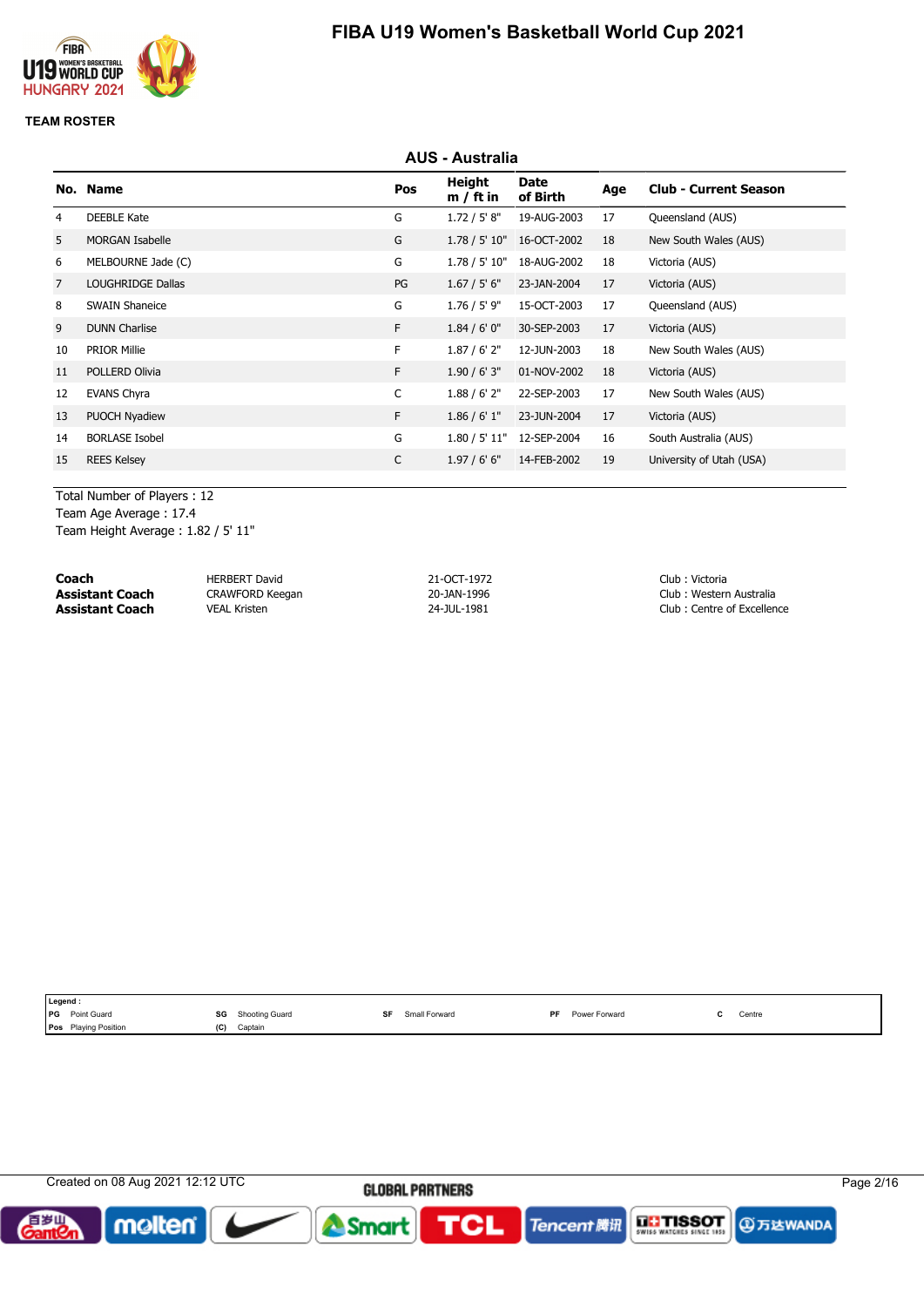

### **TEAM ROSTER**

|                |                                  |           | <b>BRA - Brazil</b>   |                         |     |                                     |
|----------------|----------------------------------|-----------|-----------------------|-------------------------|-----|-------------------------------------|
|                | No. Name                         | Pos       | Height<br>$m / ft$ in | <b>Date</b><br>of Birth | Age | <b>Club - Current Season</b>        |
| 2              | <b>AUTRAN Maria Eduarda</b>      | PG        | 1.65 / 5' 5''         | 18-MAR-2003             | 18  | Basquete Feminino De Blumenau (BRA) |
| $\overline{4}$ | DIAS DO SANTOS Rajane            | SG        | $1.70 / 5'$ 7"        | 16-JUL-2003             | 18  | ADC Bradesco (BRA)                  |
| 5.             | <b>ANEAS Beatriz</b>             | PG        | $1.70 / 5'$ 7"        | 22-FEB-2002             | 19  | SESI Araraguara (BRA)               |
| 6              | NEVES DE OLIVEIRA Geovana Thaina | G         | $1.70 / 5'$ 7"        | 02-JUN-2002             | 19  | Sao Jose dos Campos (BRA)           |
| $\overline{7}$ | DELBONI DA SILVA Allanis         | SG        | 1.80 / 5' 11"         | 28-SEP-2002             | 18  | Associação Jaraquaense de Pais e    |
| 8              | DE OLIVEIRA Ana Paula            | PG        | 1.65 / 5' 5''         | 29-JAN-2004             | 17  | Basketball Santo André (BRA)        |
| 9              | <b>GONCALVES Stephany</b>        | <b>SF</b> | $1.75 / 5'$ 9"        | 22-SEP-2004             | 16  | Basketball Santo André (BRA)        |
| 11             | <b>RECHEMBAK Leticia</b>         | SG        | 1.67 / 5' 6''         | 15-FEB-2003             | 18  | Basquete Feminino De Blumenau (BRA) |
| 12             | FRANCISCO DE OLIVEIRA Adrielly   | C         | $1.93/6'$ 4"          | 24-MAR-2002             | 19  | Isb sodie doces (BRA)               |
| 13             | PEREIRA Maisa (C)                | PF        | 1.83 / 6' 0''         | 20-MAR-2002             | 19  |                                     |
| 14             | D'ARRIGO SOARES Bianca           | SG        | 1.67 / 5' 6''         | 11-JUN-2002             | 19  | SESI Araraguara (BRA)               |
| 21             | PEREIRA Majara                   | PF        | 1.85/6'1"             | 20-MAR-2002             | 19  |                                     |
|                |                                  |           |                       |                         |     |                                     |

Total Number of Players : 12 Team Age Average : 18.3 Team Height Average : 1.74 / 5' 9"

| Coach           | MARANINI CAVALCANTI DYEGO        | 01-JAN-1987 |
|-----------------|----------------------------------|-------------|
| Assistant Coach | LOPES DE LISBOA Claudio Henrique | 29-DEC-1979 |
| Assistant Coach | MINATI Alessandra                | 06-JUL-1974 |

|            | Legend:                     |     |                |     |               |           |               |        |
|------------|-----------------------------|-----|----------------|-----|---------------|-----------|---------------|--------|
| <b>IPG</b> | Point Guard                 | SG  | Shooting Guard | SF. | Small Forward | <b>DF</b> | Power Forward | Centre |
|            | <b>Pos</b> Playing Position | (C) | Captain        |     |               |           |               |        |

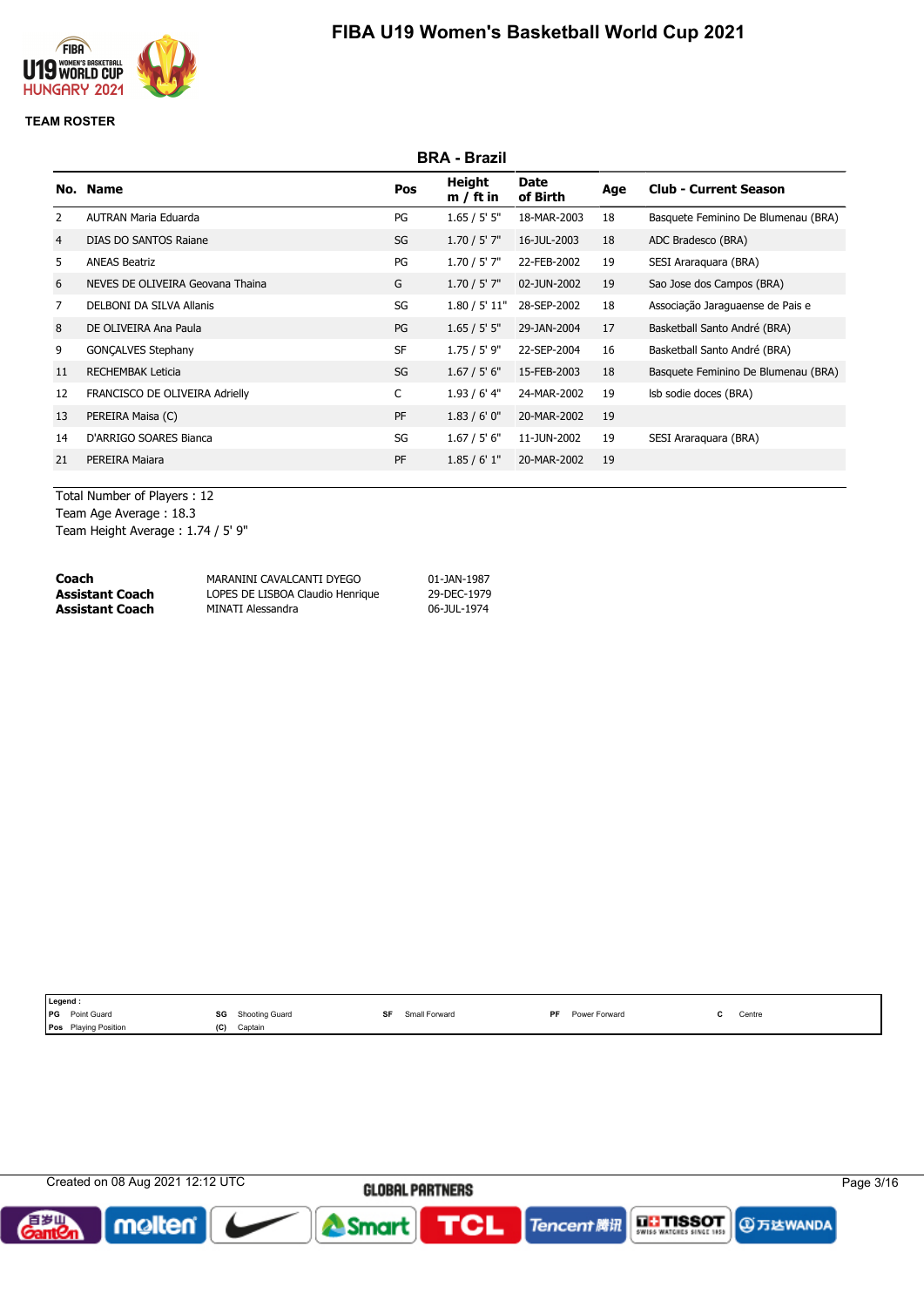

#### **TEAM ROSTER**

|    |                          |           | <b>CAN - Canada</b>          |                           |     |                                        |
|----|--------------------------|-----------|------------------------------|---------------------------|-----|----------------------------------------|
|    | No. Name                 | Pos       | <b>Height</b><br>$m / ft$ in | Date<br>of Birth          | Age | <b>Club - Current Season</b>           |
| 4  | DAY WILSON Shayeann      | PG        | 1.67 / 5' 6''                | 16-JUN-2003               | 18  | Syracuse University (USA)              |
| 5  | LEE Deja                 | PG        | 1.73 / 5' 8''                | 06-SEP-2003               | 17  | University of California, Irvine (USA) |
| 6  | <b>MERCILLE Rosalie</b>  | SG        | 1.71 / 5' 7''                | 30-MAR-2003               | 18  | Cégep de Saint-Jean-sur-Richelieu      |
| 8  | <b>DEMEKE Rebecca</b>    | SG        | 1.73 / 5' 8''                | 17-APR-2002               | 19  | University of Rhode Island (USA)       |
| 9  | <b>WALLACK Tara</b>      | <b>SF</b> |                              | 1.81 / 5' 11" 02-JUL-2003 | 18  | Washington State University (USA)      |
| 10 | EJIM Yvonne (C)          | PF        |                              | 1.82 / 5' 12" 09-APR-2002 | 19  | Gonzaga University (USA)               |
| 11 | <b>HYLTON Lemyah</b>     | SG        | 1.81 / 5' 11"                | 24-JUN-2004               | 17  | Southwest Academy (CAN)                |
| 12 | <b>ALEXANDER Isaline</b> | C         | 1.88 / 6' 2''                | 30-MAR-2003               | 18  | Michigan State University (USA)        |
| 13 | ZINGARO Izabella         | C         | 1.88 / 6' 2''                | 15-JUL-2003               | 18  | Iowa State University (USA)            |
| 15 | <b>CLARKE Jessica</b>    | C         | 1.90/6'3''                   | 19-DEC-2002               | 18  | Washington State University (USA)      |
| 21 | <b>KOABEL Emma</b>       | SG        | 1.78 / 5' 10"                | 04-OCT-2004               | 16  | Niagara Prep (CAN)                     |
| 22 | DIA Aicha                | <b>SF</b> | 1.81 / 5' 11"                | 22-JAN-2003               | 18  | Dawson College (CAN)                   |
|    |                          |           |                              |                           |     |                                        |

Total Number of Players : 12 Team Age Average : 17.8 Team Height Average : 1.79 / 5' 10"

**Coach** 13-SEP-1972 Club : Cape Breton Highlanders<br>
13-SEP-1972 Club : Cape Breton Highlanders<br>
16-OCT-1986 Club : Crestwood Prep College **Club : Crestwood Prep College Assistant Coach** TATHAM Tamara 19-AUG-1985 Club : University of Toronto

| Legend :                                                                 |     |                |               |           |               |                                           |
|--------------------------------------------------------------------------|-----|----------------|---------------|-----------|---------------|-------------------------------------------|
| <b>PG</b> Point Guard<br>the contract of the contract of the contract of | SG  | Shooting Guard | Small Forward | <b>DF</b> | Power Forward | Centre<br>the contract of the contract of |
| <b>Pos</b> Playing Position                                              | (C) | Captain        |               |           |               |                                           |

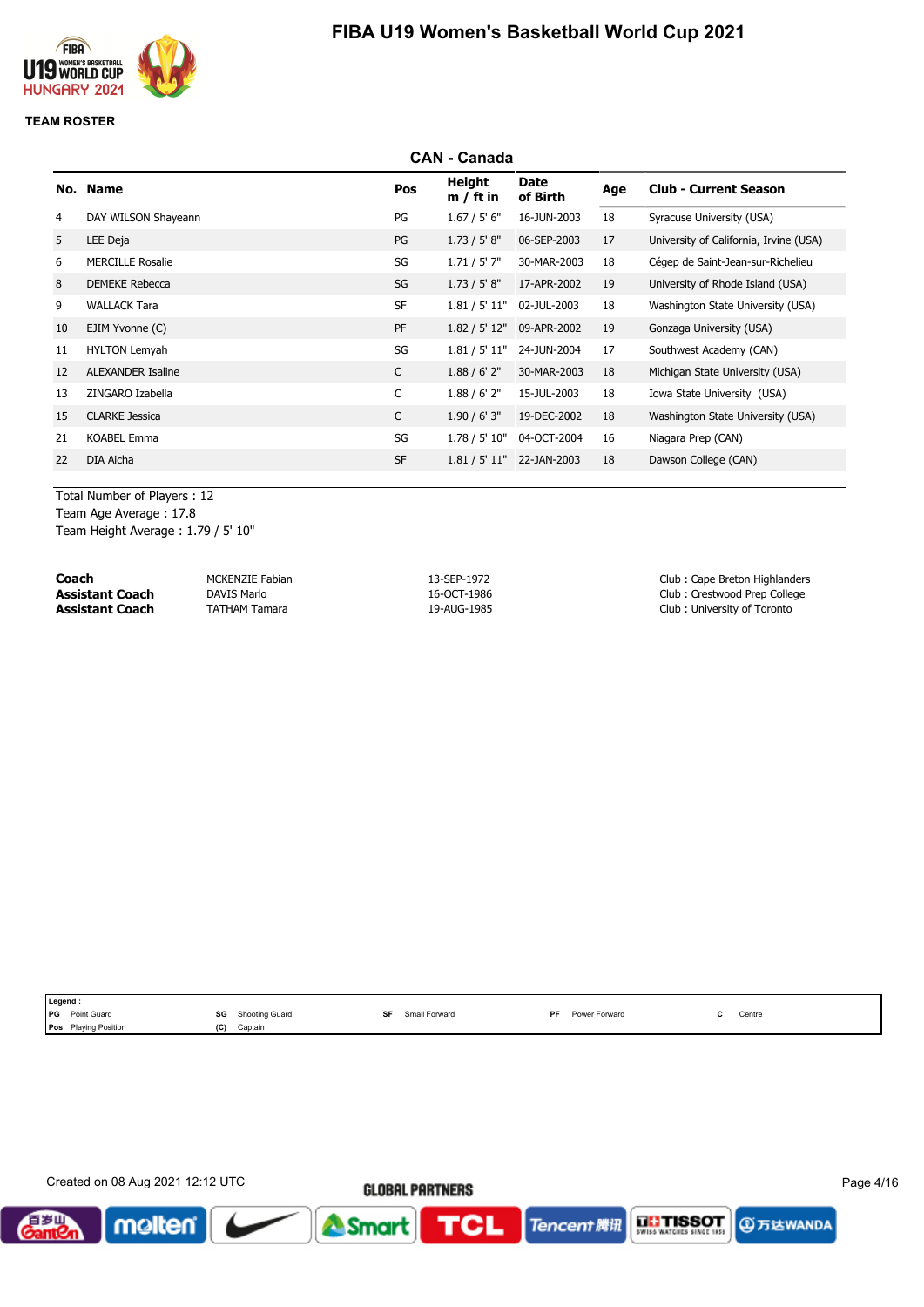

#### **TEAM ROSTER**

### **TPE - Chinese Taipei**

|                | No. Name             | Pos          | Height<br>$m / ft$ in | <b>Date</b><br>of Birth   | Age | <b>Club - Current Season</b> |
|----------------|----------------------|--------------|-----------------------|---------------------------|-----|------------------------------|
| 0              | CHEN Yu Chieh        | C            |                       | 1.80 / 5' 11" 15-JUN-2002 | 19  |                              |
| 1              | CHIANG Han Chun      | <b>SF</b>    | $1.71 / 5'$ 7"        | 27-OCT-2002               | 18  |                              |
| 2              | <b>CHIANG Ze Sin</b> | <b>SF</b>    | 1.68 / 5' 6''         | 05-NOV-2002               | 18  |                              |
| 3              | TANG Shu Chun        | SG           | 1.66 / 5' 5''         | 21-SEP-2002               | 18  |                              |
| $\overline{4}$ | LI Yi Hua            | PG           | 1.63 / 5' 4"          | 01-FEB-2002               | 19  |                              |
| 6              | LIEN Wen Ling        | <b>SF</b>    | 1.73 / 5' 8''         | 04-JUL-2003               | 18  |                              |
| 7              | CHAO Yun Feng        | $\mathsf{C}$ | $1.87/6'$ 2"          | 18-SEP-2002               | 18  |                              |
| 9              | CHEN Chih Ying (C)   | PF           | $1.74 / 5'$ 9"        | 30-JUL-2002               | 19  |                              |
| 10             | <b>KUO Hung Ting</b> | PF           | 1.78 / 5' 10"         | 27-DEC-2002               | 18  |                              |
| 21             | YEH Jhih Tong        | PG           | 1.68 / 5' 6''         | 13-SEP-2002               | 18  |                              |
| 72             | LI Chen I            | <b>SF</b>    | 1.72 / 5' 8''         | 31-DEC-2002               | 18  |                              |
| 73             | WANG Yu Wen          | <b>SF</b>    |                       | 1.78 / 5' 10" 13-NOV-2002 | 18  |                              |
|                |                      |              |                       |                           |     |                              |

Total Number of Players : 12 Team Age Average : 18.3

Team Height Average : 1.73 / 5' 8"

**Coach** SHIH Chao-Chieh 30-APR-1965

|            | Legend :                                                                                       |     |                                                       |               |           |                      |                                               |
|------------|------------------------------------------------------------------------------------------------|-----|-------------------------------------------------------|---------------|-----------|----------------------|-----------------------------------------------|
| <b>IPG</b> | Point Guard<br>the contract of the contract of the contract of the contract of the contract of | SG  | Shooting Guard<br>the contract of the contract of the | Small Forward | <b>DF</b> | <b>Power Forward</b> | Centre<br>the contract of the contract of the |
| Pos        | <b>Playing Position</b>                                                                        | (C) | Captain                                               |               |           |                      |                                               |

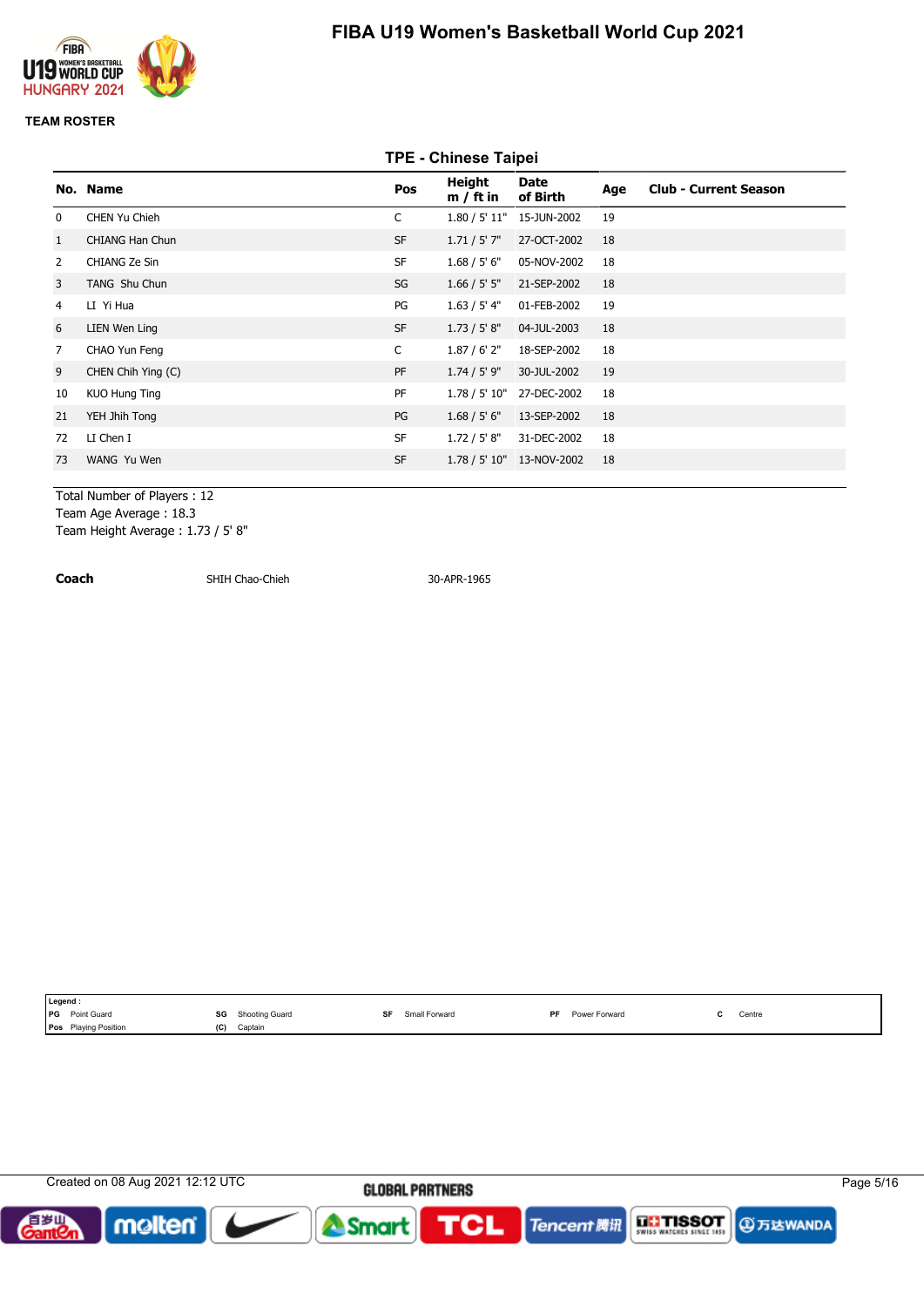

### **TEAM ROSTER**

### **CZE - Czech Republic**

|                | No. Name                | Pos          | Height<br>$m / ft$ in | Date<br>of Birth          | Age | <b>Club - Current Season</b>       |
|----------------|-------------------------|--------------|-----------------------|---------------------------|-----|------------------------------------|
| 1              | ZEITHAMMEROVA Katerina  | PG           | 1.60 / 5' 3''         | 17-APR-2002               | 19  | USK Praha (CZE)                    |
| 2              | FINKOVA Aneta           | PG           | 1.60 / 5' 3''         | 24-NOV-2002               | 18  | Loko Trutnov (CZE)                 |
| 3              | PAUROVÁ Dominika        | <b>SF</b>    | 1.83/6'0''            | 22-MAR-2005               | 16  | TJ Sokol Hradec Králové (CZE)      |
| 5              | <b>HYNKOVA Dominica</b> | G            | 1.66 / 5' 5''         | 09-OCT-2004               | 16  | KP Brno (CZE)                      |
| $\overline{7}$ | <b>MALIKOVA Petra</b>   | PG           | 1.78 / 5' 10"         | 09-SEP-2002               | 18  | Slovanka MB (CZE)                  |
| 8              | <b>KUBICKOVA Eliska</b> | SG           | 1.68 / 5' 6''         | 03-MAR-2003               | 18  | BK Havirov (CZE)                   |
| 11             | FISEROVA Simona (C)     | C            | 1.81 / 5' 11"         | 25-JAN-2002               | 19  | Sokol Nylfisk Hradec Kralove (CZE) |
| 13             | STLOUKALOVA Klara       | $\mathsf{C}$ | $1.74 / 5'$ 9"        | 09-SEP-2002               | 18  | Zabiny Brno (CZE)                  |
| 14             | POKORNA Martina         | F            | 1.75 / 5' 9"          | 28-MAR-2002               | 19  | SŠMH Brno (CZE)                    |
| 15             | <b>VYDROVA Julia</b>    | C            | 1.81 / 5' 11"         | 10-JUN-2002               | 19  | BA Sparta (CZE)                    |
| 17             | <b>BREJCHOVA Eliska</b> | SG           | 1.77 / 5' 10"         | 14-JUL-2003               | 18  | Slovanka MB (CZE)                  |
| 24             | KADLECOVA Valentyna     | G            |                       | 1.80 / 5' 11" 22-MAY-2004 | 17  | Levharti (CZE)                     |

Total Number of Players : 12 Team Age Average : 17.9 Team Height Average : 1.74 / 5' 8"

| Coach           | PTACKOVA Romana         | 09-DEC-1966 |
|-----------------|-------------------------|-------------|
| Assistant Coach | <b>HOLESOVSKY Tomas</b> | 19-MAY-1979 |

| Legend:                  |     |                |    |               |           |               |                                           |
|--------------------------|-----|----------------|----|---------------|-----------|---------------|-------------------------------------------|
| <b>PG</b><br>Point Guard | SG  | Shooting Guard | SF | Small Forward | <b>DF</b> | Power Forward | Centre<br>the contract of the contract of |
| Pos Playing Position     | (C) | Captain        |    |               |           |               |                                           |

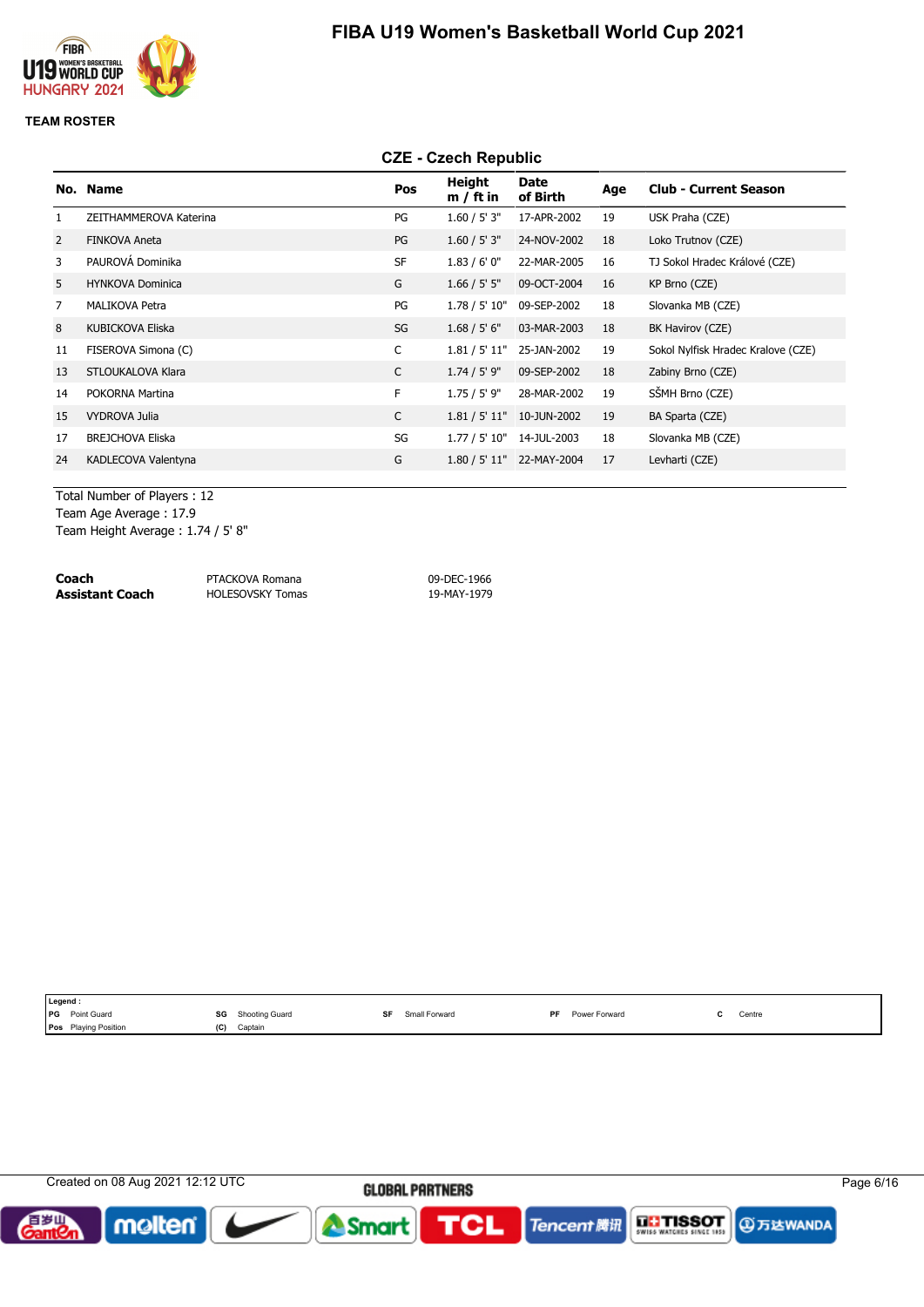

#### **TEAM ROSTER**

|                | EGY - Egypt                     |           |                       |                  |     |                              |
|----------------|---------------------------------|-----------|-----------------------|------------------|-----|------------------------------|
|                | No. Name                        | Pos       | Height<br>$m / ft$ in | Date<br>of Birth | Age | <b>Club - Current Season</b> |
|                | YASSINE Hala                    | PG        | $1.70 / 5'$ 7"        | 22-SEP-2003      | 17  | Al Ahly Sporting Club (EGY)  |
| 4              | ABDELHAMID Habiba               | PG        | 1.71 / 5' 7''         | 08-SEP-2002      | 18  | El-Shams Sporting Club (EGY) |
| 5.             | ISMAIL Salma Heshameldin Ismail | G         | $1.69 / 5'$ 7"        | 23-APR-2002      | 19  | Gezira Sporting Club (EGY)   |
| $\overline{7}$ | <b>MOSSAD Farida</b>            | PF        | 1.77 / 5' 10"         | 21-AUG-2003      | 17  | Shooting Club Dokki (EGY)    |
| 8              | KABIL Fatma (C)                 | F.        | $1.75 / 5'$ 9"        | 05-MAR-2002      | 19  | Zamalek SC (EGY)             |
| 9              | <b>ABDELLATIF Sandy</b>         | <b>PF</b> | 1.80 / 5' 11"         | 28-MAY-2002      | 19  | Heliopolis SC (EGY)          |
| 12             | ELFIKY Aya                      | PF        | 1.79 / 5' 10"         | 29-MAR-2003      | 18  | Al Ahly Sporting Club (EGY)  |
| 20             | <b>SADEK Malak</b>              | PF        | 1.88 / 6' 2''         | 27-SEP-2003      | 17  | Smouha Sporting Club (EGY)   |
| 35             | <b>BAHGAT Salma</b>             | PG        | $1.70 / 5'$ 7"        | 15-JUL-2002      | 19  | Shooting Club Dokki (EGY)    |
| 44             | <b>HUSSEIN Yara</b>             | C         | 1.88 / 6' 2''         | 04-APR-2002      | 19  | Zamalek SC (EGY)             |
| 48             | <b>ELGHARINI Mennatullah</b>    | C         | 1.85/6'1"             | 04-AUG-2003      | 18  | Shooting Club Dokki (EGY)    |
| 77             | YASSINE Hager                   | SG        | $1.70 / 5'$ 7"        | 22-SEP-2003      | 17  | Al Ahly Sporting Club (EGY)  |
|                |                                 |           |                       |                  |     |                              |

Total Number of Players : 12 Team Age Average : 18.1 Team Height Average : 1.77 / 5' 9"

**Legend :**

**Coach** AZMY Sherif 27-MAR-1956 **Assistant Coach** ELRASHIDY Moshira Abdelalim Mohamed 15-JUN-1970 **Assistant Coach** HADHOOD Mostafa Atef 01-NOV-1970

| ∎ ⊨∝g∾na .                                                                                                   |            |                                                   |    |               |           |                      |                                               |
|--------------------------------------------------------------------------------------------------------------|------------|---------------------------------------------------|----|---------------|-----------|----------------------|-----------------------------------------------|
| <b>IPG</b><br>Point Guard<br>the contract of the contract of the contract of the contract of the contract of | SG<br>$ -$ | Shooting Guard<br>the contract of the contract of | SF | Small Forward | <b>DF</b> | <b>Power Forward</b> | Centre<br>the contract of the contract of the |
| <b>Playing Position</b><br>Pos                                                                               | ا تا       | Captain                                           |    |               |           |                      |                                               |
|                                                                                                              |            |                                                   |    |               |           |                      |                                               |

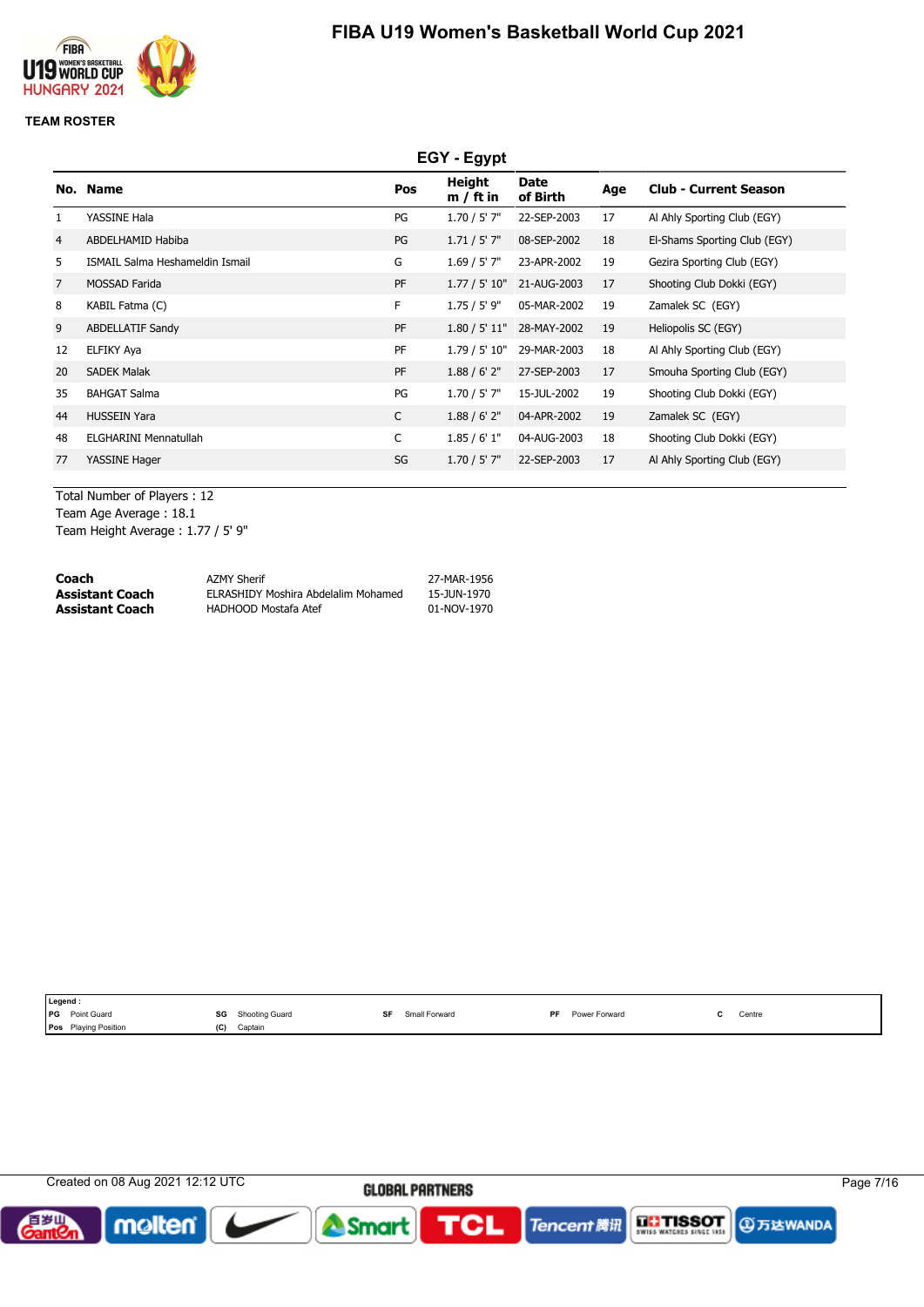

### **TEAM ROSTER**

|    | <b>FRA - France</b>    |              |                       |                           |     |                                   |  |
|----|------------------------|--------------|-----------------------|---------------------------|-----|-----------------------------------|--|
|    | No. Name               | Pos          | Height<br>$m / ft$ in | Date<br>of Birth          | Age | <b>Club - Current Season</b>      |  |
| 2  | GAILLARD Jade          | G            | 1.75 / 5' 9"          | 28-JUL-2002               | 19  | Angers - Union Feminine Basket 49 |  |
| 6  | <b>KESSLER Serena</b>  | SG           | 1.83 / 6' 0''         | 25-OCT-2002               | 18  | Tarbes GB (FRA)                   |  |
| 12 | <b>LACAN Leila</b>     | G            | 1.83/6'0''            | 02-JUN-2004               | 17  | Pôle France (FRA)                 |  |
| 13 | <b>GUEYE Aminata</b>   | $\mathsf{C}$ | $1.94/6'$ 4"          | 10-JUL-2002               | 19  | USO Mondeville Basket (FRA)       |  |
| 18 | <b>RAYNAUD Emilie</b>  | SG           | 1.84 / 6' 0''         | 26-JUL-2002               | 19  | Feytiat Basket 87 (FRA)           |  |
| 19 | SIDA ABEGA Seehia (C)  | PF           | 1.88 / 6' 2''         | 09-AUG-2002               | 18  | Basket Landes (FRA)               |  |
| 22 | DJOKO Clara            | PF           | 1.86 / 6' 1''         | 28-JUL-2003               | 18  | SIG Basket Féminine (FRA)         |  |
| 23 | DIARISSO Oumou         | C            | 1.92 / 6' 4"          | 01-MAY-2003               | 18  | Pôle France (FRA)                 |  |
| 24 | NIARE Nahan            | C            | 1.92 / 6' 4"          | 15-FEB-2002               | 19  | USO Mondeville Basket (FRA)       |  |
| 28 | <b>BUSSIÈRE Louise</b> | <b>SF</b>    | 1.81 / 5' 11"         | 07-AUG-2002               | 19  | USO Mondeville Basket (FRA)       |  |
| 29 | <b>ROUMY Sara</b>      | SG           | 1.83/6'0''            | 07-NOV-2003               | 17  | Basket Landes (FRA)               |  |
| 98 | <b>ASTIER Pauline</b>  | G            |                       | 1.81 / 5' 11" 15-FEB-2002 | 19  | Bourges Basket (FRA)              |  |
|    |                        |              |                       |                           |     |                                   |  |

Total Number of Players : 12

Team Age Average : 18.3

Team Height Average : 1.85 / 6' 1"

| Coach                  | <b>GUPPILLOTTE Arnaud</b>     | 22-JUL-1976 |
|------------------------|-------------------------------|-------------|
| <b>Assistant Coach</b> | FINDA sophie                  | 21-AUG-1990 |
| <b>Assistant Coach</b> | <b>MORABITO David Mathieu</b> | 29-APR-1987 |

| Legend :                                                                     |                                                                          |                            |               |                                               |
|------------------------------------------------------------------------------|--------------------------------------------------------------------------|----------------------------|---------------|-----------------------------------------------|
| <b>IPG</b><br>Point Guard<br>the contract of the contract of the contract of | SG<br>Shooting Guard<br>$\sim$ $\sim$<br>the contract of the contract of | Small Forward<br>eг<br>æт. | PF<br>Forward | Centre<br>the contract of the contract of the |
| <b>Pos</b><br>g Position<br>Plaving                                          | (C)<br>Captain                                                           |                            |               |                                               |

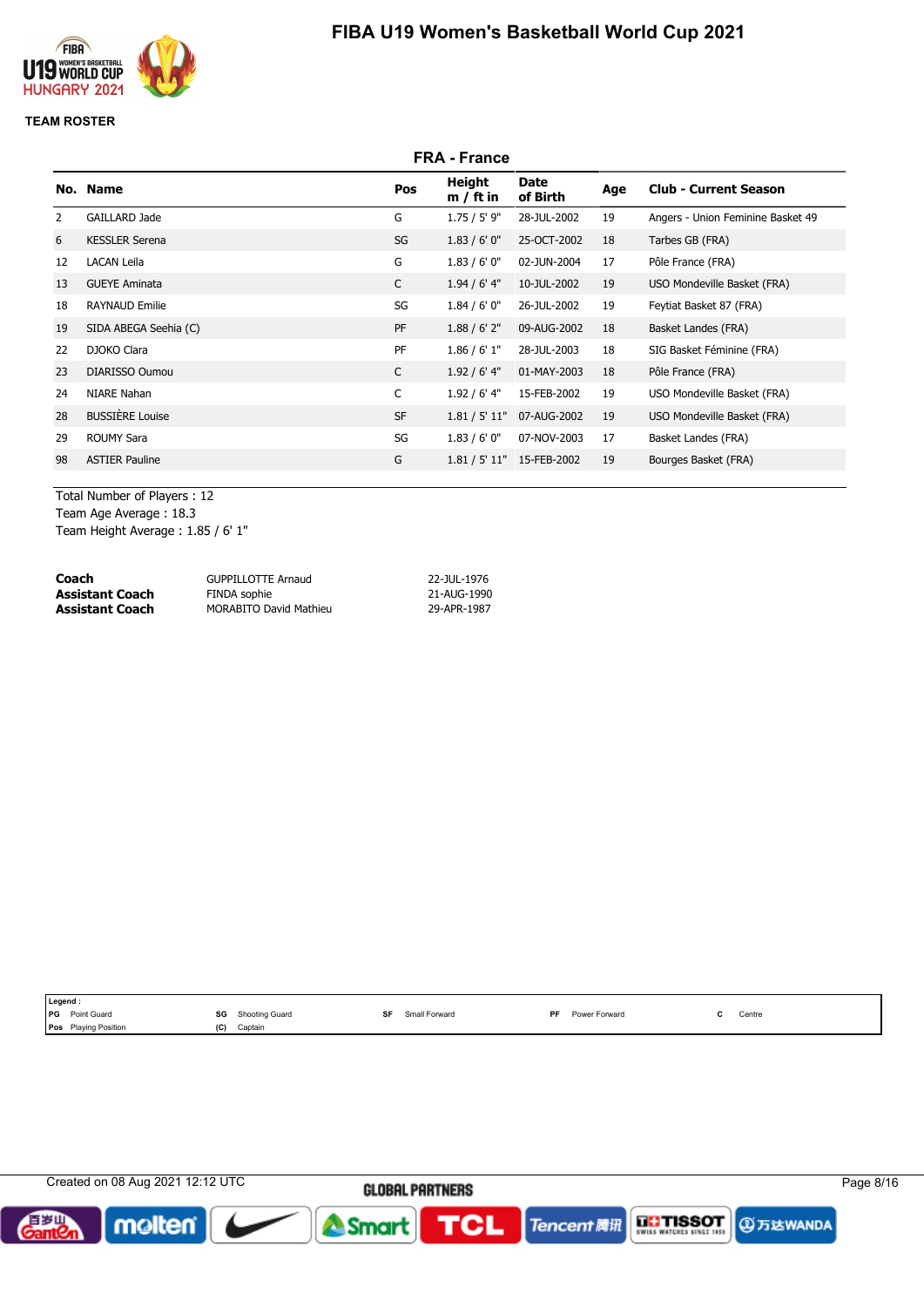

#### **TEAM ROSTER**

|    | <b>HUN - Hungary</b>  |           |                       |                         |     |                                        |  |
|----|-----------------------|-----------|-----------------------|-------------------------|-----|----------------------------------------|--|
|    | No. Name              | Pos       | Height<br>$m / ft$ in | <b>Date</b><br>of Birth | Age | <b>Club - Current Season</b>           |  |
| 2  | SITKU Zsuzsanna       | F         | 1.88 / 6' 2''         | 07-NOV-2003             | 17  | Soproni Darazsak Sportakademia (HUN)   |  |
| 5  | KÉITA Aya             | G         | 1.73 / 5' 8''         | 02-DEC-2002             | 18  | University of San Francisco Dons (USA) |  |
| 6  | ROZMÁN Lilla          | F.        | $1.74 / 5'$ 9"        | 13-SEP-2002             | 18  | Uni Gyor (HUN)                         |  |
| 10 | <b>MIKLOS Melinda</b> | SG        | 1.83/6'0''            | 10-OCT-2003             | 17  | KSC Szekszard (HUN)                    |  |
| 13 | DOMBAI Reka (C)       | <b>SF</b> | 1.79 / 5' 10"         | 16-SEP-2002             | 18  | Uni Gyor (HUN)                         |  |
| 14 | <b>KRASOVEC Lili</b>  | PF        | 1.87 / 6' 2''         | 14-OCT-2003             | 17  | Stella Azzurra (ITA)                   |  |
| 15 | RAKITA Lili           | G         | $1.66 / 5'$ 5"        | 13-JUN-2003             | 18  | VBW CEKK Cegled (HUN)                  |  |
| 22 | GYONGYOSI Janka       | F.        | 1.82 / 5' 12"         | 20-JUL-2004             | 17  | Ludovika-FCSM Csata (HUN)              |  |
| 23 | <b>TELEGDY Zsofia</b> | F         | 1.84 / 6' 0''         | 23-JUL-2003             | 18  | Trinity Christian HS (USA)             |  |
| 24 | <b>BOROS Julia</b>    | PG        | $1.75 / 5'$ 9"        | 03-SEP-2002             | 18  | BEAC Ujbuda (HUN)                      |  |
| 30 | <b>MADAR Eszter</b>   | <b>SF</b> | 1.85/6'1"             | 02-JAN-2002             | 19  | Vasas Akadémia (HUN)                   |  |
| 66 | <b>HOLCZ Rebeka</b>   | G         | 1.78 / 5' 10"         | 03-JAN-2004             | 17  | KSC Szekszard (HUN)                    |  |
|    |                       |           |                       |                         |     |                                        |  |

Total Number of Players : 12 Team Age Average : 17.7 Team Height Average : 1.80 / 5' 10"

**Coach** CZICZAS Laszlo 14-FEB-1979 **Assistant Coach** HORVÁTH Zsófia 16-MAY-1982 **Assistant Coach** LACZKA Miklos 03-NOV-1990

|            | Legend:                     |     |                |           |               |           |               |        |
|------------|-----------------------------|-----|----------------|-----------|---------------|-----------|---------------|--------|
| <b>IPG</b> | Point Guard                 | SG  | Shooting Guard | <b>SF</b> | Small Forward | <b>DF</b> | Power Forward | Centre |
|            | <b>Pos</b> Playing Position | (C) | Captain        |           |               |           |               |        |

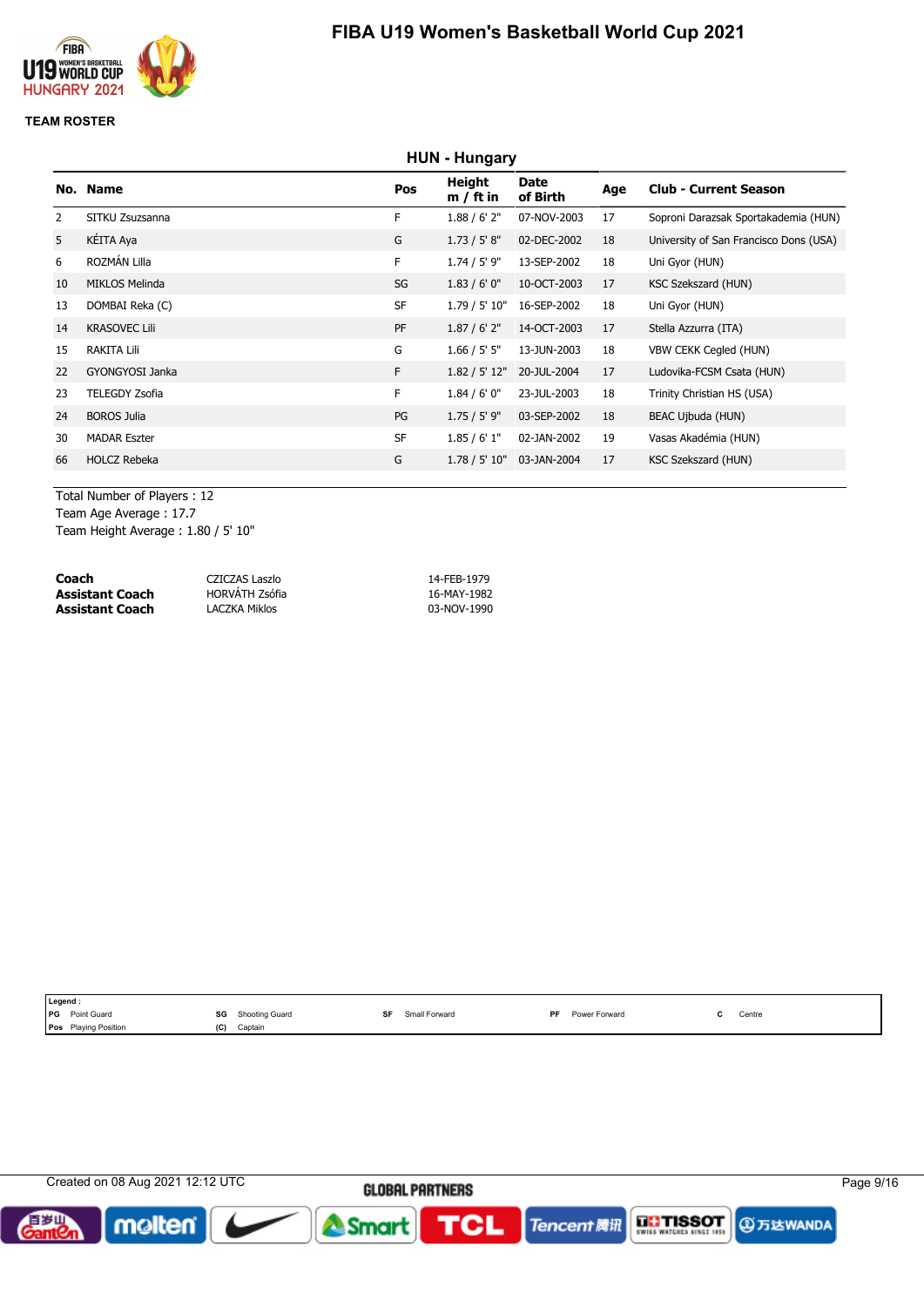

### **TEAM ROSTER**

|                | <b>ITA - Italy</b>           |           |                       |                           |     |                                     |  |
|----------------|------------------------------|-----------|-----------------------|---------------------------|-----|-------------------------------------|--|
|                | No. Name                     | Pos       | Height<br>$m / ft$ in | Date<br>of Birth          | Age | <b>Club - Current Season</b>        |  |
| 5              | <b>BOVENZI Giorgia</b>       | PG        | 1.65 / 5' 5''         | 09-OCT-2002               | 18  | ASD Virtus Basket (ITA)             |  |
| $\overline{7}$ | <b>LEONARDI Francesca</b>    | G         | 1.85/6'1"             | 21-AUG-2002               | 18  | Reyer Venezia (ITA)                 |  |
| 8              | <b>ALLIEVI Vittoria</b>      | G         |                       | 1.80 / 5' 11" 14-MAY-2003 | 18  | Basket Costa (ITA)                  |  |
| 9              | <b>NATALI Giulia</b>         | SG        |                       | 1.77 / 5' 10" 21-JUN-2002 | 19  | Reyer Venezia (ITA)                 |  |
| 10             | <b>TUREL Anna</b>            | SG        | $1.74 / 5'$ 9"        | 14-JUN-2002               | 19  | Libertas Sporting Basket School ASD |  |
| 12             | <b>SPINELLI Martina</b>      | PF        | $1.89/6'$ 2"          | 06-AUG-2002               | 19  | Basket Costa (ITA)                  |  |
| 13             | NATIVI Silvia                | SG        |                       | 1.81 / 5' 11" 26-JUN-2002 | 19  | Pol. DII. A. Galli Basket (ITA)     |  |
| 14             | PANZERA Ilaria (C)           | SG        | 1.80 / 5' 11"         | 08-JUL-2002               | 19  | GEAS Basket (ITA)                   |  |
| 16             | <b>MBENGUE Ndack</b>         | C         | 1.90 / 6' 3''         | 13-MAY-2003               | 18  | Team Birmingham Elite (GBR)         |  |
| 18             | <b>NASRAOUI Meriem</b>       | <b>PF</b> | 1.83/6'0''            | 11-JUL-2002               | 19  | Basket Costa (ITA)                  |  |
| 19             | <b>COLOGNESI Silvia</b>      | PF        | 1.81 / 5' 11"         | 13-AUG-2002               | 18  | Basket Costa (ITA)                  |  |
| 20             | <b>EGWOH Ashley Chinenye</b> | C         | 1.91 / 6' 3''         | 28-NOV-2002               | 18  | Cestistica CB (ITA)                 |  |
|                |                              |           |                       |                           |     |                                     |  |

Total Number of Players : 12 Team Age Average : 18.5 Team Height Average : 1.81 / 5' 11"

| Coach           | RICCARDI Roberto | 14-JAN-1961 |
|-----------------|------------------|-------------|
| Assistant Coach | GIANOLLA Angela  | 22-JUL-1980 |
| Assistant Coach | PIAZZA Giuseppe  | 27-SEP-1968 |

| Legend:                   |                      |                     |                            |                                           |  |
|---------------------------|----------------------|---------------------|----------------------------|-------------------------------------------|--|
| <b>IPG</b><br>Point Guard | SG<br>Shooting Guard | Small Forward<br>SF | <b>PF</b><br>Power Forward | Centre<br>the contract of the contract of |  |
| Pos Playing Position      | (C)<br>Captain       |                     |                            |                                           |  |

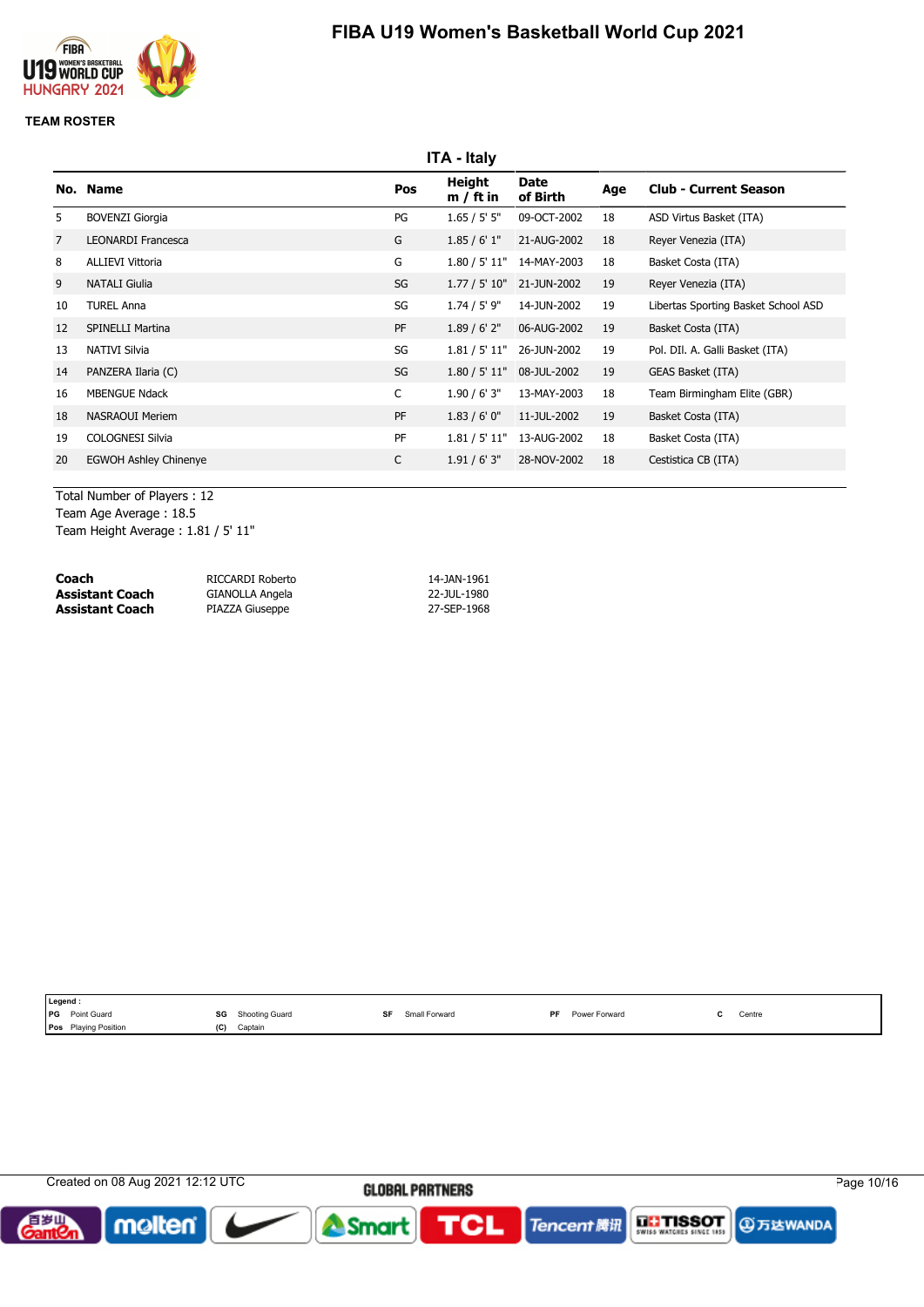

### **TEAM ROSTER**

|                | JPN - Japan           |              |                       |                           |     |                                       |
|----------------|-----------------------|--------------|-----------------------|---------------------------|-----|---------------------------------------|
|                | No. Name              | Pos          | Height<br>$m / ft$ in | Date<br>of Birth          | Age | <b>Club - Current Season</b>          |
| $\mathbf{0}$   | YAMADA Aoi            | PG           | 1.66 / 5' 5''         | 10-FEB-2003               | 18  | Tsukuba University (JPN)              |
| $\mathbf{1}$   | <b>EMURA Yua</b>      | PG           | 1.60 / 5' 3''         | 04-DEC-2002               | 18  | Waseda University (JPN)               |
| $\overline{2}$ | HAYASHI Maho (C)      | SG           | $1.74 / 5'$ 9"        | 22-FEB-2002               | 19  | Tokyo Health Care University (JPN)    |
| 5              | SHIOTANI Kokomi       | <b>PF</b>    | 1.78 / 5' 10"         | 06-JAN-2002               | 19  | Osaka University of Health and Sports |
| 9              | <b>OGITA Miyu</b>     | SG           | $1.75 / 5'$ 9"        | 13-SEP-2002               | 18  | Tsukuba University (JPN)              |
| 10             | <b>TATEYAMA Mona</b>  | <b>SF</b>    | 1.77 / 5' 10"         | 06-NOV-2002               | 18  | Hakuo University (JPN)                |
| 14             | <b>HIRASHITA Aika</b> | <b>SF</b>    | 1.77 / 5' 10"         | 14-JAN-2002               | 19  | Toyota Antelopes (JPN)                |
| 17             | <b>SANTA Nana</b>     | <b>SF</b>    |                       | 1.78 / 5' 10" 02-OCT-2002 | 18  | JX-ENEOS Sunflowers (JPN)             |
| 36             | <b>AWATANI Maho</b>   | C            | 1.82 / 5' 12"         | 06-DEC-2002               | 18  | Tsukuba University (JPN)              |
| 42             | <b>TANAKA Ufuoma</b>  | $\mathsf{C}$ |                       | 1.81 / 5' 11" 10-FEB-2002 | 19  | Hakuo University (JPN)                |
| 52             | <b>MATSUMOTO Niko</b> | PG           | 1.66 / 5' 5''         | 06-DEC-2002               | 18  | Tokyo Health Care University (JPN)    |
| 75             | <b>SATO Takako</b>    | <b>SF</b>    | $1.76 / 5'$ 9"        | 19-JUL-2002               | 19  | Hakuo University (JPN)                |

Total Number of Players : 12 Team Age Average : 18.4

Team Height Average : 1.74 / 5' 9"

| Coach                  | YABUUCHI Natsumi | 21-JUL-1977 |
|------------------------|------------------|-------------|
| <b>Assistant Coach</b> | ISHIKAWA Sachiko | 18-AUG-1978 |
| <b>Assistant Coach</b> | SAKUMOTO Satoshi | 28-APR-1972 |

| Legend:    |                      |     |                |    |               |           |               |        |
|------------|----------------------|-----|----------------|----|---------------|-----------|---------------|--------|
| <b>IPG</b> | Point Guard          | SG  | Shooting Guard | SF | Small Forward | <b>DF</b> | Power Forward | Centre |
|            | Pos Playing Position | (C) | Captain        |    |               |           |               |        |

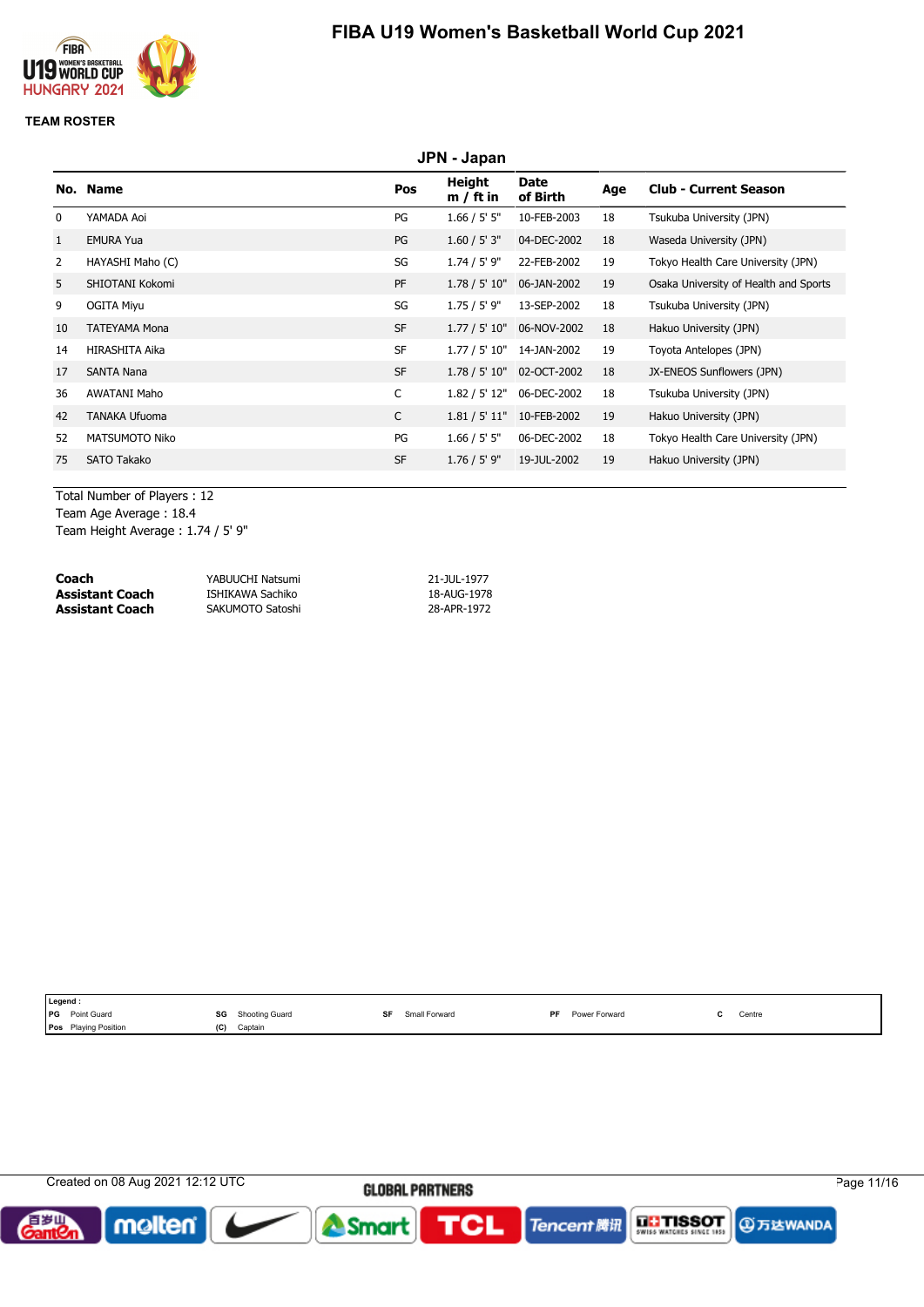

### **TEAM ROSTER**

|                | MLI - Mali              |              |                       |                  |     |                                        |  |  |
|----------------|-------------------------|--------------|-----------------------|------------------|-----|----------------------------------------|--|--|
|                | No. Name                | Pos          | Height<br>$m / ft$ in | Date<br>of Birth | Age | <b>Club - Current Season</b>           |  |  |
|                | <b>COULIBALY Mariam</b> | G            | 1.82 / 5' 12"         | 10-JAN-2004      | 17  | Tenerife (ESP)                         |  |  |
| 2              | SANGARE Aminata Brahima | <b>PF</b>    | 1.86 / 6' 1''         | 10-FEB-2002      | 19  |                                        |  |  |
| 3              | <b>KONE Sika</b>        | PF           | 1.90 / 6' 3''         | 13-JUL-2002      | 19  | Spar Gran Canaria (ESP)                |  |  |
| $\overline{4}$ | <b>KONE Fanta</b>       | G            | $1.70 / 5'$ 7"        | 27-JAN-2002      | 19  |                                        |  |  |
| 5              | BERTHE Diouma (C)       | G            | 1.77 / 5' 10"         | 10-MAR-2002      | 19  | Stade Malien (MLI)                     |  |  |
| 6              | <b>BERTHE Saran</b>     | G            | 1.75 / 5' 9''         | 10-MAR-2002      | 19  | Stade Malien (MLI)                     |  |  |
| 7              | <b>KOUYATE Alima</b>    | PF           | 1.83 / 6' 0''         | 11-MAR-2002      | 19  | AS Police (MLI)                        |  |  |
| 8              | <b>HAIDARA Maimouna</b> | <b>PF</b>    | 1.81 / 5' 11"         | 02-JUN-2004      | 17  | CDB Clarinos Tenerife (ESP)            |  |  |
| 9              | SISSOKO Diarrah Issa    | G            | $1.75 / 5'$ 9"        | 16-AUG-2002      | 18  |                                        |  |  |
| 10             | <b>SANOU Fatoumata</b>  | PG           | 1.55 / 5' 1''         | 30-JUN-2004      | 17  | Djoliba AC (MLI)                       |  |  |
| 11             | DABOU Kamite Elisabeth  | F.           | 1.79 / 5' 10"         | 09-NOV-2004      | 16  | Centre Dorinthie Basket (MLI)          |  |  |
| 12             | <b>CISSE Mama</b>       | $\mathsf{C}$ | 1.83 / 6' 0''         | 03-SEP-2004      | 16  | Centre Hirondelle de Basket-Ball (MLI) |  |  |

Total Number of Players : 12 Team Age Average : 17.9 Team Height Average : 1.78 / 5' 10"

| Coach           | <b>SORY Diakite</b> | 06-FEB-1972 |
|-----------------|---------------------|-------------|
| Assistant Coach | MAIGA Abdoulaye     | 01-JAN-1977 |

| Legend:                     |     |                          |    |               |                         |        |
|-----------------------------|-----|--------------------------|----|---------------|-------------------------|--------|
| <b>PG</b> Point Guard       |     | <b>SG</b> Shooting Guard | SF | Small Forward | <b>PF</b> Power Forward | Centre |
| <b>Pos</b> Playing Position | (C) | Captain                  |    |               |                         |        |

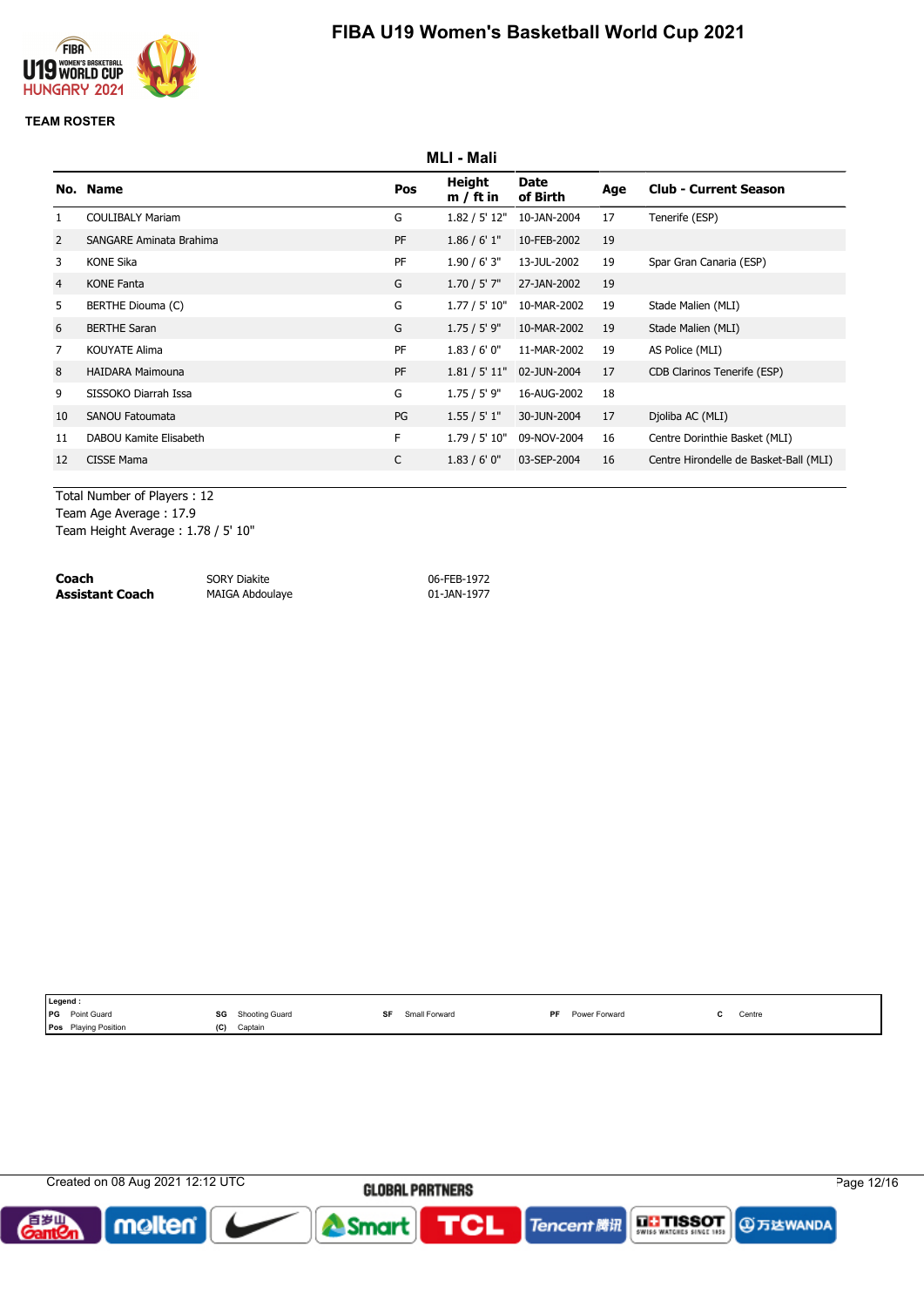

### **TEAM ROSTER**

|                | <b>KOR - Korea</b>   |     |                       |                  |     |                                     |  |
|----------------|----------------------|-----|-----------------------|------------------|-----|-------------------------------------|--|
|                | No. Name             | Pos | Height<br>$m / ft$ in | Date<br>of Birth | Age | <b>Club - Current Season</b>        |  |
| 0              | <b>JUNG Minji</b>    | G   | $1.75 / 5'$ 9"        | 25-JUL-2003      | 18  | Dongju Women's High School (KOR)    |  |
| 1              | SIM Suhyeon          | G   | $1.70 / 5'$ 7"        | 20-JUN-2003      | 18  | Soongeui Girl's High School (KOR)   |  |
| $\overline{2}$ | KO Eunchae           | G   | 1.67 / 5' 6''         | 06-FEB-2003      | 18  | Chuncheon Women's High School (KOR) |  |
| 3              | CHO Sooah (C)        | G   | $1.70 / 5'$ 7"        | 21-FEB-2003      | 18  | Samsung Blue Minx (KOR)             |  |
| 5              | PARK Jinyoung        | F   | 1.78 / 5' 10"         | 07-MAY-2004      | 17  | Samcheonpo Girl's High School (KOR) |  |
| $\overline{7}$ | <b>PARK Sohee</b>    | G   | $1.76 / 5'$ 9"        | 15-MAY-2003      | 18  | Bundang Management High School      |  |
| 11             | MOON Jiyeong         | C   | 1.86 / 6' 1''         | 09-MAY-2002      | 19  | BNK SUM (KOR)                       |  |
| 12             | <b>SHIN Yeyeong</b>  | F   | $1.71 / 5'$ 7"        | 26-OCT-2003      | 17  | Sunil Girl's High School (KOR)      |  |
| 13             | <b>LEE Haeran</b>    | C   | 1.80 / 5' 11"         | 29-MAY-2003      | 18  | Speer Girl's High School (KOR)      |  |
| 15             | <b>PARK Seongjin</b> | C   | 1.85/6'1"             | 05-FEB-2004      | 17  | Chuncheon Women's High School (KOR) |  |
| 17             | LEE Yujin            | F   | 1.73 / 5' 8''         | 03-FEB-2003      | 18  | Sookmyung Girl's High School (KOR)  |  |
| 23             | <b>BYUN Sojung</b>   | F.  | 1.80 / 5' 11"         | 19-OCT-2003      | 17  | Bundang Management High school      |  |
|                |                      |     |                       |                  |     |                                     |  |

Total Number of Players : 12

Team Age Average : 17.8 Team Height Average : 1.76 / 5' 9"

| Coach                  | PARK Soo Ho    | 16-SEP-1969 |
|------------------------|----------------|-------------|
| <b>Assistant Coach</b> | CHOO Yeonkyung | 16-MAR-1991 |
| <b>Assistant Coach</b> | LEE Sanghoon   | 29-APR-1970 |

|            | Legend :                    |     |                |    |               |           |               |        |
|------------|-----------------------------|-----|----------------|----|---------------|-----------|---------------|--------|
| <b>IPG</b> | Point Guard                 | SG  | Shooting Guard | SF | Small Forward | <b>DF</b> | Power Forward | Centre |
|            | <b>Pos</b> Playing Position | (C) | Captain        |    |               |           |               |        |

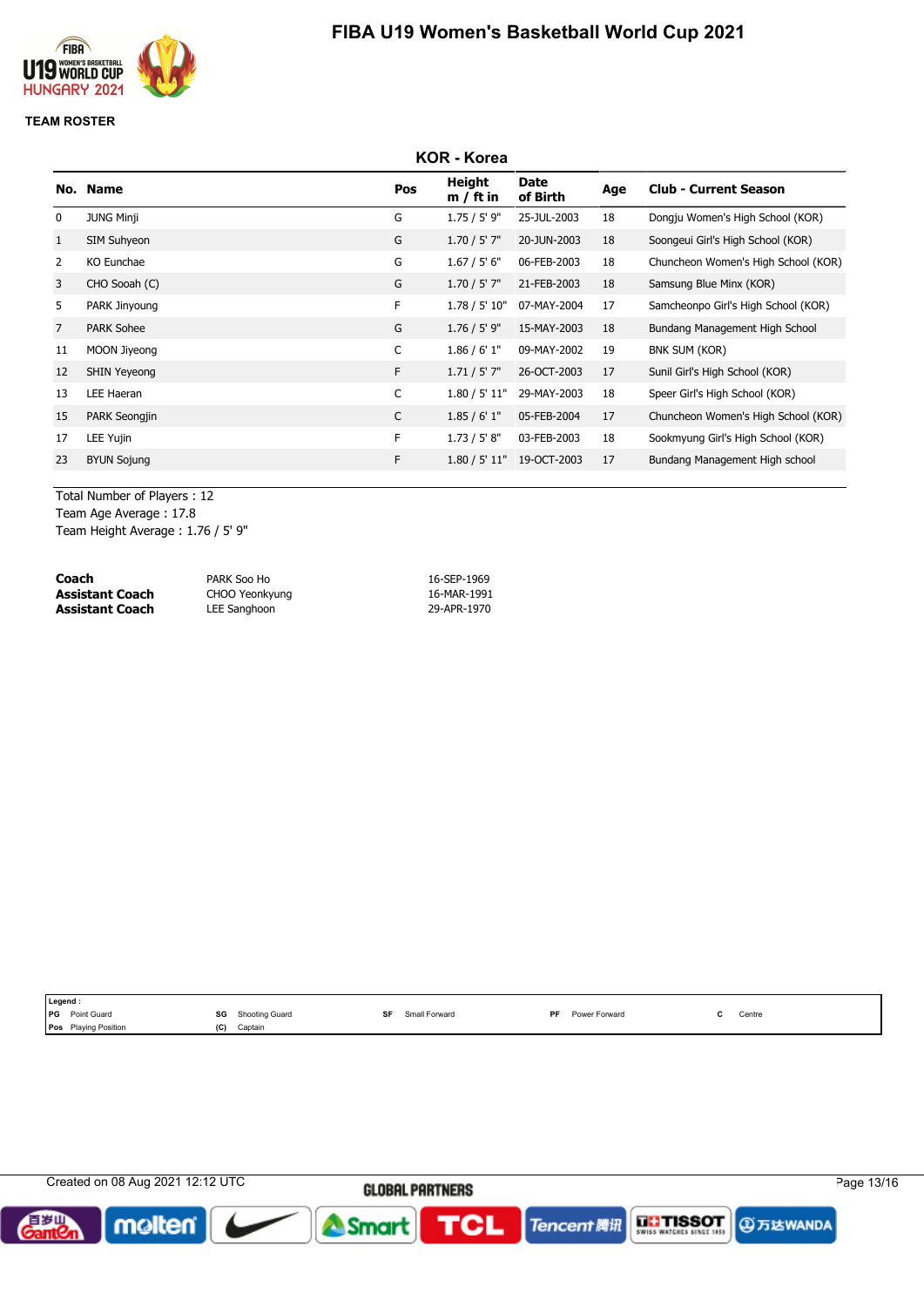

### **TEAM ROSTER**

|    | <b>RUS - Russia</b>         |           |                       |                  |     |                                      |
|----|-----------------------------|-----------|-----------------------|------------------|-----|--------------------------------------|
|    | No. Name                    | Pos       | Height<br>$m / ft$ in | Date<br>of Birth | Age | <b>Club - Current Season</b>         |
| 10 | ELBERG Iana                 | SG        | 1.78 / 5' 10"         | 26-AUG-2004      | 16  | Dynamo Kursk (RUS)                   |
| 12 | <b>BOCHAROVA Anastasija</b> | <b>SF</b> | 1.85/6'1"             | 27-JUN-2003      | 18  | UOR $No$ 4 (RUS)                     |
| 13 | <b>IAKOVLEVA Valerija</b>   | C         | 1.87 / 6' 2''         | 18-MAR-2004      | 17  | Sport school "Timiryazevskaya" (RUS) |
| 14 | <b>KOSU Olairi</b>          | PF        | 1.85/6'1"             | 21-APR-2005      | 16  | Dynamo Kursk (RUS)                   |
| 16 | KOSHECHKINA Ekaterina       | PF        | 1.88 / 6' 2''         | 04-NOV-2002      | 18  | <b>MBA Moscow (RUS)</b>              |
| 23 | PASHKOVSKAIA Iana           | SG        | 1.78 / 5' 10"         | 26-FEB-2003      | 18  | Enisey Krasnoyarsk (RUS)             |
| 25 | RODIONOVA Maria             | PG        | 1.73 / 5' 8''         | 20-MAR-2002      | 19  | Dynamo-Farm Kursk (RUS)              |
| 31 | LOGINOVA Veronika (C)       | PG        | $1.74 / 5'$ 9"        | 26-MAR-2003      | 18  | UOR $No$ 4 (RUS)                     |
| 51 | <b>ODINTCOVA Anastasija</b> | C         | 1.85/6'1"             | 20-SEP-2003      | 17  | Sparta&k Moscow Region Vidnoje (RUS) |
| 77 | SAVKOVICH Kristina          | PF        | 1.84 / 6' 0''         | 18-JUN-2003      | 18  | UOR $No$ 4 (RUS)                     |
| 81 | SIRAZUTDINOVA Elza          | PF        | 1.86 / 6' 1''         | 16-JAN-2003      | 18  | Spartak&K (RUS)                      |
| 99 | <b>TUMANOVA Olesia</b>      | SG        | $1.76 / 5'$ 9"        | 10-MAR-2002      | 19  | <b>MBA Moscow (RUS)</b>              |

Total Number of Players : 12 Team Age Average : 17.7 Team Height Average : 1.82 / 5' 11"

| Coach           | <b>KOVALEV Alexander</b> | 13-OCT-1968 |
|-----------------|--------------------------|-------------|
| Assistant Coach | IVANOV Evgenii           | 24-MAY-1990 |
| Assistant Coach | VASILEVA Ekaterina       | 01-MAY-1989 |

| Legend:    |                             |     |                |  |               |           |               |  |        |
|------------|-----------------------------|-----|----------------|--|---------------|-----------|---------------|--|--------|
| <b>IPG</b> | Point Guard                 | SG  | Shooting Guard |  | Small Forward | <b>DF</b> | Power Forward |  | Centre |
|            | <b>Pos</b> Playing Position | (C) | Captain        |  |               |           |               |  |        |

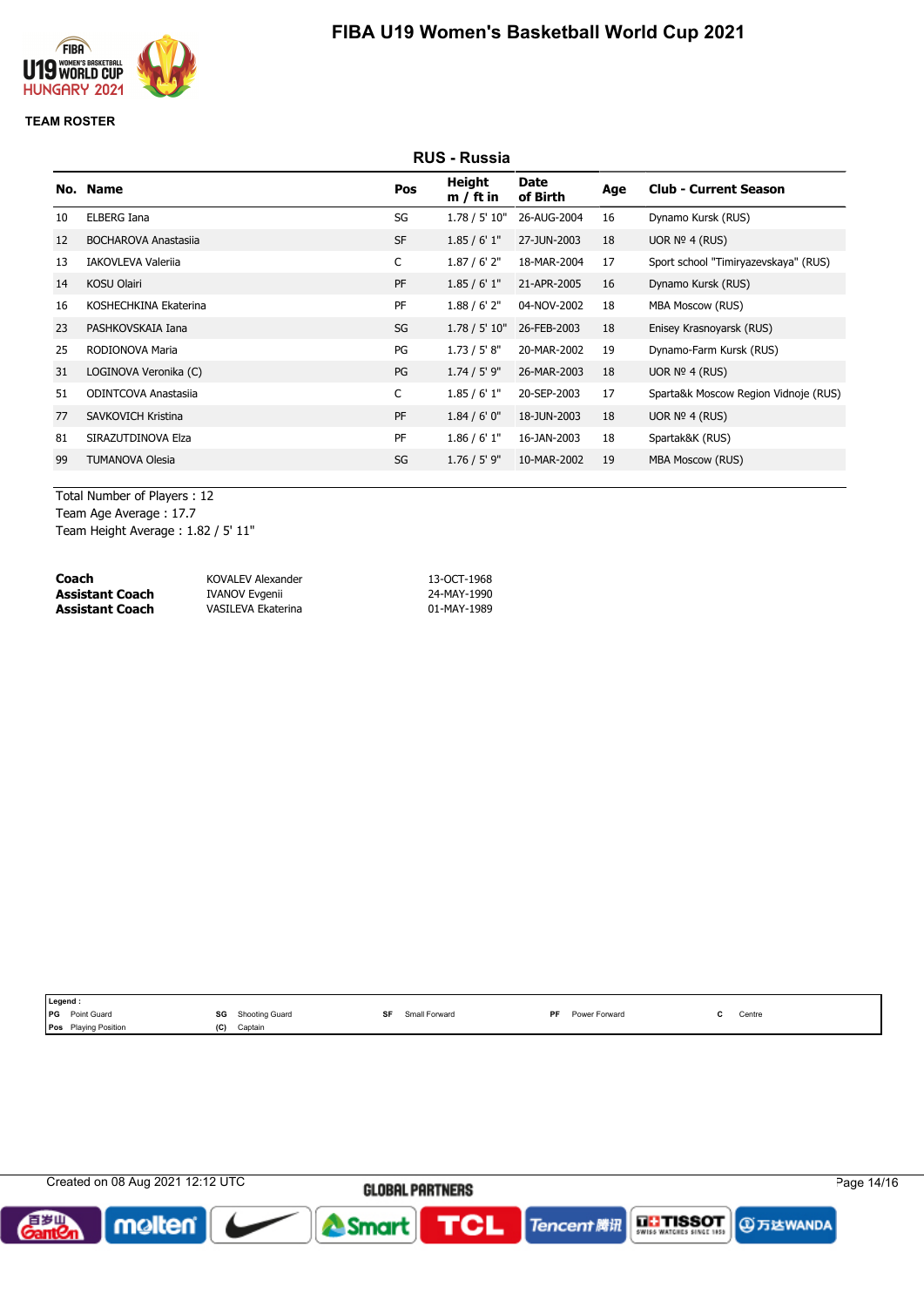

#### **TEAM ROSTER**

|                | <b>ESP - Spain</b>             |           |                              |                  |     |                                      |  |  |
|----------------|--------------------------------|-----------|------------------------------|------------------|-----|--------------------------------------|--|--|
|                | No. Name                       | Pos       | <b>Height</b><br>$m / ft$ in | Date<br>of Birth | Age | <b>Club - Current Season</b>         |  |  |
| 4              | DEMBELE TRAORE Mama (C)        | PG        | 1.68 / 5' 6''                | 20-JAN-2002      | 19  | University of Missouri, Mizzou (USA) |  |  |
| 5              | LAMANA LLOBERA Laia            | PG        | $1.70 / 5'$ 7"               | 08-JAN-2002      | 19  | Snatt'S Femeni Sant Adria (ESP)      |  |  |
| $\overline{7}$ | <b>CONTELL Claudia</b>         | PG        | 1.77 / 5' 10"                | 20-DEC-2003      | 17  | Valencia BC (ESP)                    |  |  |
| 8              | DE SANTIAGO OTERO Begona       | G         | 1.83/6'0''                   | 23-JAN-2002      | 19  | Club Estudiantes de Baloncesto (ESP) |  |  |
| 9              | SANCHEZ IZNAJAR Gisela         | <b>SF</b> | 1.91 / 6' 3''                | 30-JUN-2003      | 18  | Segle XXI (ESP)                      |  |  |
| 10             | <b>BUENAVIDA ESTEVEZ Elena</b> | PG        | $1.74 / 5'$ 9"               | 08-MAR-2004      | 17  | Segle XXI (ESP)                      |  |  |
| 12             | <b>ALARCON OTERO Txell</b>     | PG        | 1.79 / 5' 10"                | 31-JUL-2003      | 18  | Campus Promete (ESP)                 |  |  |
| 13             | <b>MORALES ROMERO Marta</b>    | F.        | 1.85/6'1"                    | 12-MAR-2003      | 18  | Segle XXI (ESP)                      |  |  |
| 14             | <b>GARFELLA Elba</b>           | PF        | 1.85/6'1"                    | 14-APR-2003      | 18  | Valencia BC (ESP)                    |  |  |
| 15             | <b>CAPEL CILLA Gedna</b>       | PF        | 1.85/6'1"                    | 30-MAY-2002      | 19  | Snatt'S Femeni Sant Adria (ESP)      |  |  |
| 16             | <b>GARCIA MATEO Marta</b>      | PF        | 1.90 / 6' 3''                | 16-FEB-2002      | 19  | Segle XXI (ESP)                      |  |  |
| 17             | SUAREZ RODRIGUEZ Marta         | <b>SF</b> | 1.87 / 6' 2''                | 07-MAY-2002      | 19  | University of Tennessee (USA)        |  |  |
|                |                                |           |                              |                  |     |                                      |  |  |

Total Number of Players : 12 Team Age Average : 18.3 Team Height Average : 1.81 / 5' 11"

**Coach** Coach LOPEZ Mario 10-MAY-1967 Cub : Lointek Gernika Bizkaia **Assistant Coach** MONTANANA Anna 24-OCT-1980 **Assistant Coach** MUNOZ David 11-JUL-1982

| Legend :                  |                     |                              |    |               |           |                      |                                               |
|---------------------------|---------------------|------------------------------|----|---------------|-----------|----------------------|-----------------------------------------------|
| <b>IPG</b><br>Point Guard | SG<br>$\sim$ $\sim$ | Shooting Guard<br><b>ONO</b> | SF | Small Forward | <b>DE</b> | <b>Power Forward</b> | Centre<br>the contract of the contract of the |
| Pos<br>Rosition ∗         | (C)                 | Captain                      |    |               |           |                      |                                               |